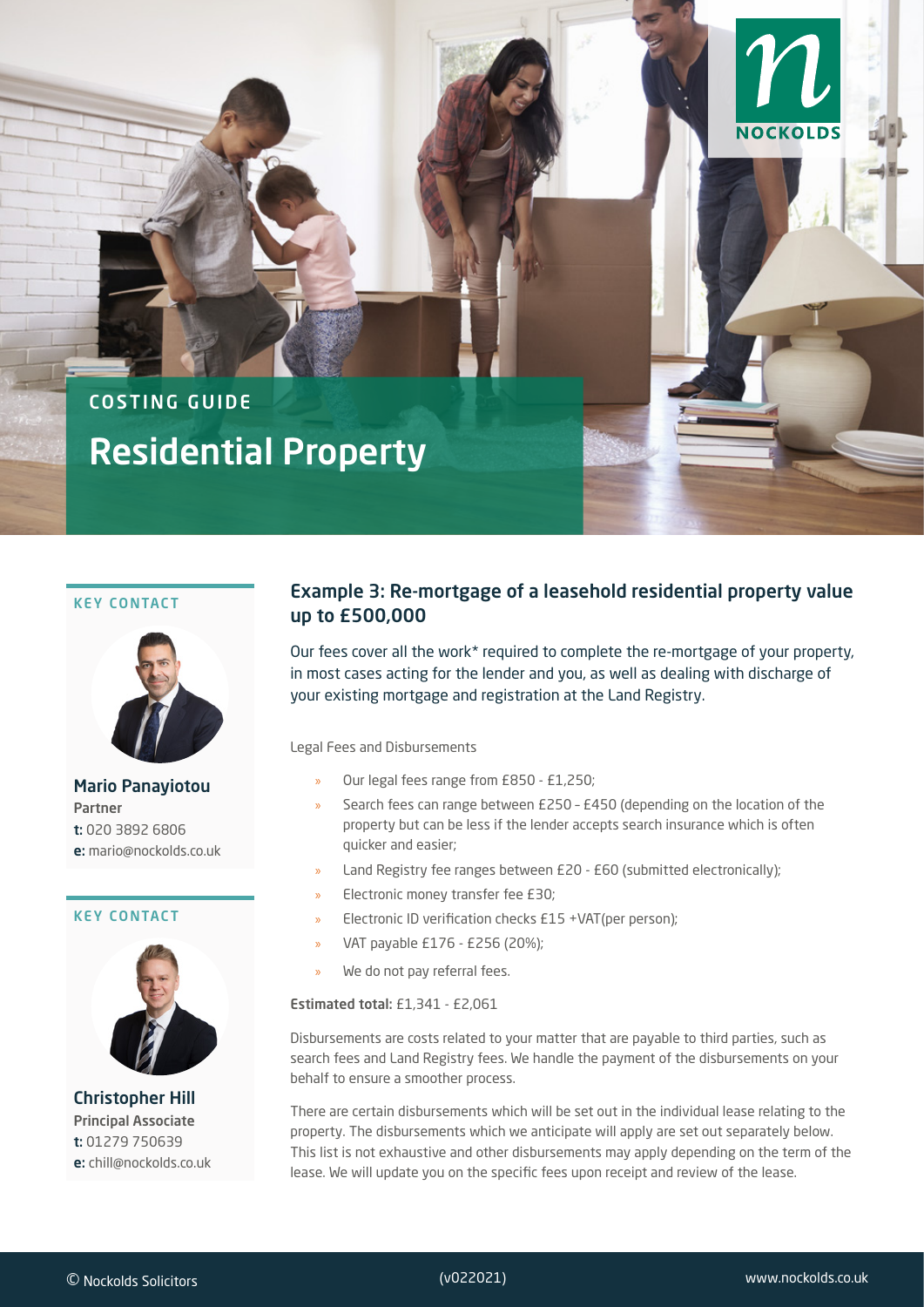## Other Leasehold Disbursements\*

- » Notice of Charge fee (if the property is to be mortgaged) This fee is usually set out in the lease. Often the fee is between £50 and £125.
- » Certificate of Compliance fee To be confirmed upon receipt of the lease and the leasehold sale pack from the management agents acting for the landlord and / or the management company and can range between £100 – £175.

You should also be aware that ground rent and service charges are likely to apply throughout your ownership of the property and may need to be paid up if you are in arrears.

\* These fees vary from property to property and can on occasion be more than the ranges given above. We can give you an accurate figure once we have sight of your specific documents. Please call us for further information.

## Stages of the Process

The precise stages involved in the re-mortgage of a residential leasehold property vary according to the circumstances. However, some key stages include:

- » Taking your instructions and giving you initial advice;
- » Checking finances are in place to fund your re-mortgage and contacting lender's solicitors if needed;
- » Receiving and advising you on title documents;
- » Carrying out searches or obtaining search insurance in compliance with the lender;
- » Obtaining further planning documentation if required;
- » Making any necessary enquiries of third parties;
- » Giving you advice on all relevant documents and information received;
- Going through conditions of mortgage offer;
- » Obtaining pre-completion searches;
- » Agreeing a completion date;
- » Arranging for all monies needed to be received from the lender and you;
- » Completing the re-mortgage;
- » Dealing with the application for registration at Land Registry.

### How Long Will My Re-Mortgage Take?

How long it will take from your offer being accepted until completion of your re-mortgage will depend on a number of factors. The average process takes between six to eight weeks from receipt of mortgage instructions from the new lender. It can be quicker or slower depending on the parties, in particular your lender and managing agents / landlords, whether searches are required and if there are tenants or occupiers. However, if you are re-mortgaging a leasehold property that requires an extension of the lease, this can take significantly longer, between six and twelve months. In such a situation, additional charges will apply as this is a specialist area.

Please be aware that external factors such as Christmas and bank holidays, government pandemic restrictions and stamp duty holidays are known to slow things down but are beyond our control.